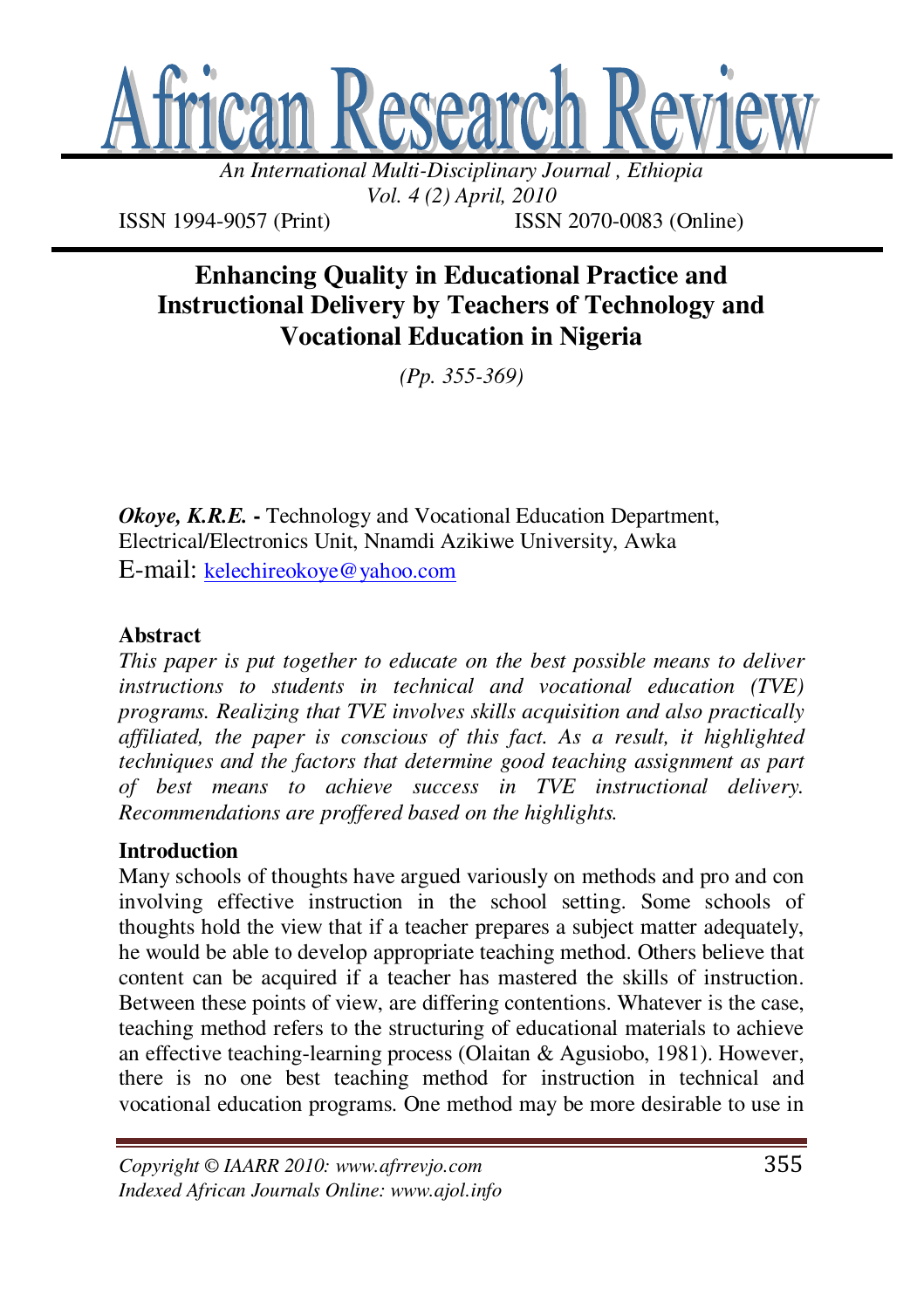a lecture or tutorial class while another is more appropriate in team teaching. This implies that teaching has ever been struggling through a transitional period so replete with cross-currents and uncertainties of which instructional techniques and methods must be adopted to yield better results among students during conventional class and practical class instruction.

In the present time, survival of education in Nigeria depends on effective use of new teaching and learning technologies for instruction. This premise is more evident today because the public is demanding accountability. Moreover, educators are advancing competency-based instruction as their reaction to the stage challenge; a stage in which many academic institutions in Nigeria perceive their traditional methods of instruction as obsolete with the introduction of electronic and other sophisticated methods of instruction. And as many academic institutions in Nigeria try to overcome the complex problem of ICT implementation for effective instruction, there has been an ever-widening syllabus for the junior and senior secondary education curriculum in the country which have necessitated that appropriate teaching methods and activities be utilized for good result.

In Nigeria, the post-primary education is sub-divided into two stages. The first stage of 3-years duration is called junior secondary school (JSS) education during which period a student is expected to offer courses with diversified curriculum to cater for differences in talents, opportunities and future roles and as well provide him with technical knowledge and vocational skills necessary for agricultural, industrial, commercial and economic development (National Policy on Education NPE (2004). The second stage also of 3-years duration called senior secondary school (SSS) provides comprehensive academic activities with a core-curriculum designed to broaden pupil's knowledge and out-look. At this stage students are expected to offer six (6) core subjects comprising science, social science, arts and vocational subjects.

The students who complete JSS are streamed into: SSS; technical college; out-of-school vocational training centre; or apprenticeship scheme. The streaming has always been based on the result of continuous assessment tests and examinations conducted by state and federal examination boards to determine academic ability, aptitude and vocational interest of students; and as much as possible to achieve a transition ratio of 50:50 from the JSS to SSS and other technical and vocational education (TVE) programs.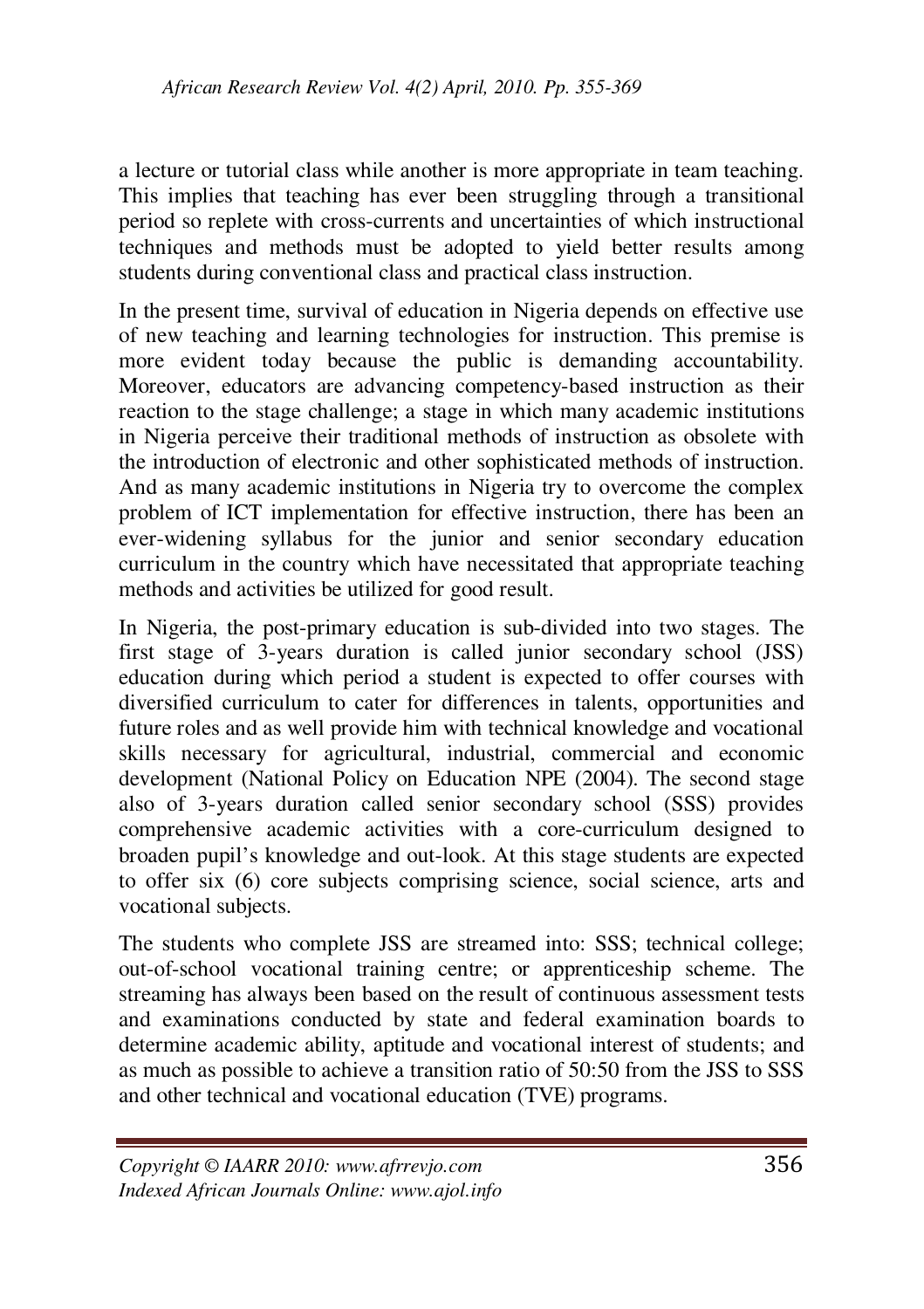Currently in Nigeria, great emphasis is on TVE programs. The Federal Republic of Nigeria in its NPE (2004: 29-31) realized that TVE is an aspect of educational process that contributes to the achievement of the societal goals of greater democratization and social, cultural and economic development. It is a career that enables people to comprehend and act upon their environment. It is assumed that without appropriate educational practice and teaching methods that would embrace the new teaching and learning technologies, these objectives may not be accomplished.

Teaching methods influence the effectiveness of teaching and the ease of learning. In this awareness, the paper briefly discussed;

- The characteristics of a good method of teaching and instruction in technical and vocational programs.
- The factors to consider for selection of an appropriate method of instruction in technical/vocational programs.
- **Possible tactics for greater learning outcome during workshop** practice.
- Ideal guides for classifying students to necessitate positive learning response in TVE classes.
- The role of a thoughtful TVE teacher for greater achievements in classes.

### **Meaning of Teaching**

Teaching involves imparting information to the learner and the acquisition by the leaner of specific knowledge, ideas, facts, skills and other relevant data condensed in the information for the learner's academic and mental development. Teaching is an activity in which Mr. B learns what Mr. A instructs. Thus if Mr. B does not learn, Mr. A has not taught.

To teach is not just to engage in activities, but to pay attention to what is going on, to make diagnoses, and to change another's behaviour. In normal circumstances, if a technical instructor is engaged in teaching students different methods of house wiring, it is understood that he is intending to get the students to know the regulations guiding house wiring. The ability to observe the regulations and also demonstrate the skills guiding house wiring by the students indicate that learning has taken place. Learning also has taken place if a student correctly observes the rules guiding orthographic projection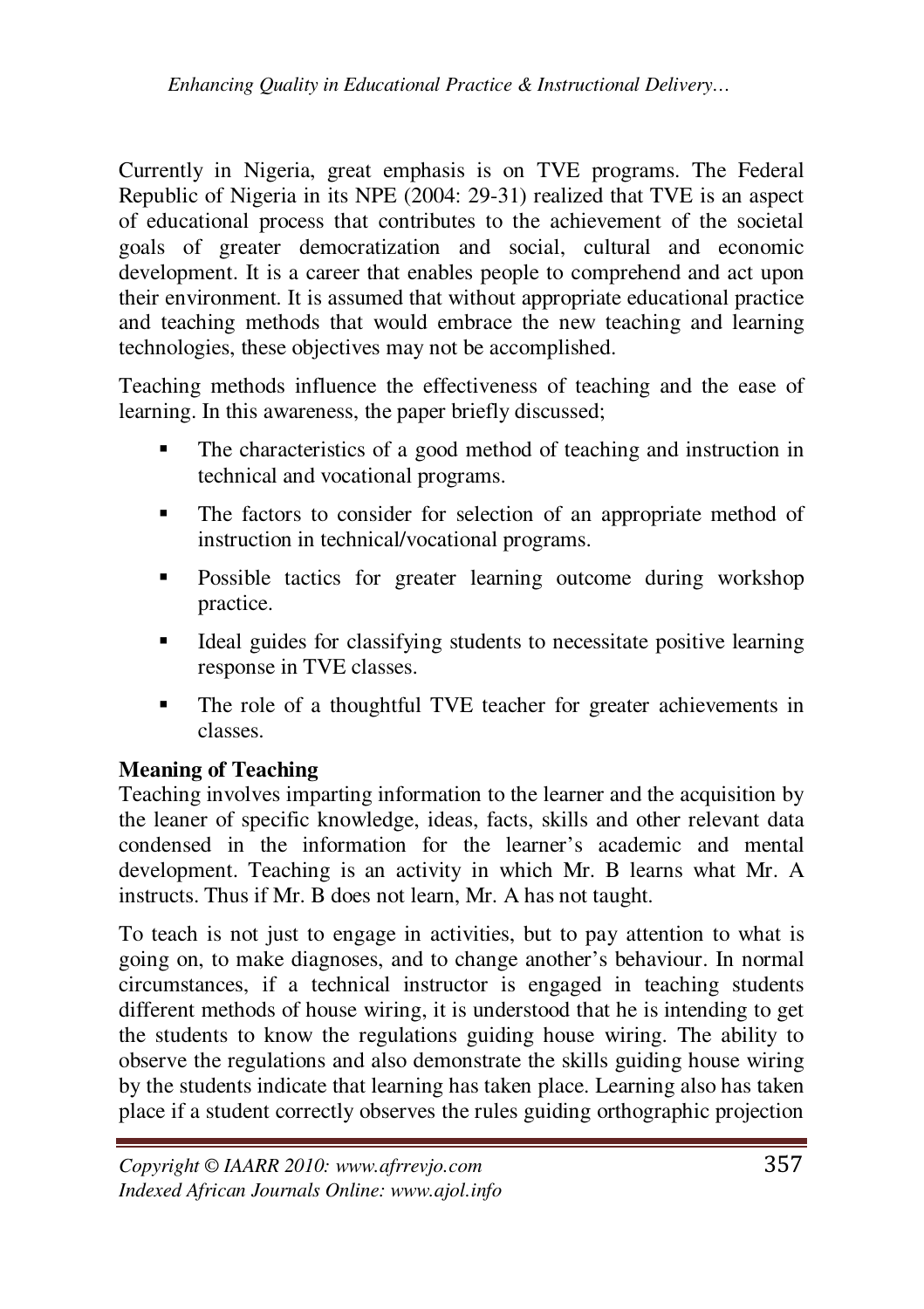in technical/engineering drawing and demonstrates the ability to use the Tsquare, the set-square and the drawing board creditably well. The objective of teaching is, therefore, to bring about learning.

Learning is defined as a relatively permanent change in behaviour as a result of experience. When an individual's behaviour is influenced or modified such that the individual thinks or behaves differently consequent upon the newly acquired information, principles, data, skill or knowledge, learning is said to have taken place (Greyson & Lewis, 1979).

### **Basic Psychological Principles to be Practised by Teachers of Technology and Vocational Education**

The two most important tools of a teacher are: a comprehensive mastery of the subject matter and adequate knowledge of the psychological principles underlying human behaviour and learning. However, it appears that most teachers do not possess the second tool, that is, functional knowledge of the psychological principles of learning.

On this basis, many psychologists and industrial technologists including Silvius (1967) and Oranu (1992) have identified principles of learning which a practicing teacher in technical education should know for effective teaching and learning.

These basic psychological principles are summarized in the following seven points.

- 1. Learning process is experiencing, doing, reacting, undergoing and accomplishing.
- 2. Learning situation, to be of maximum value, must be realistic to the leaner, meaningful, and take place within a rich and satisfying environment.
- 3. Learning process occurs through a wide variety of experiences and also through subject matters which are unified around a core of purpose.
- 4. Learning is most effective when the experiences, materials, and desired results are carefully adjusted to the maturity and background experience of the leaner.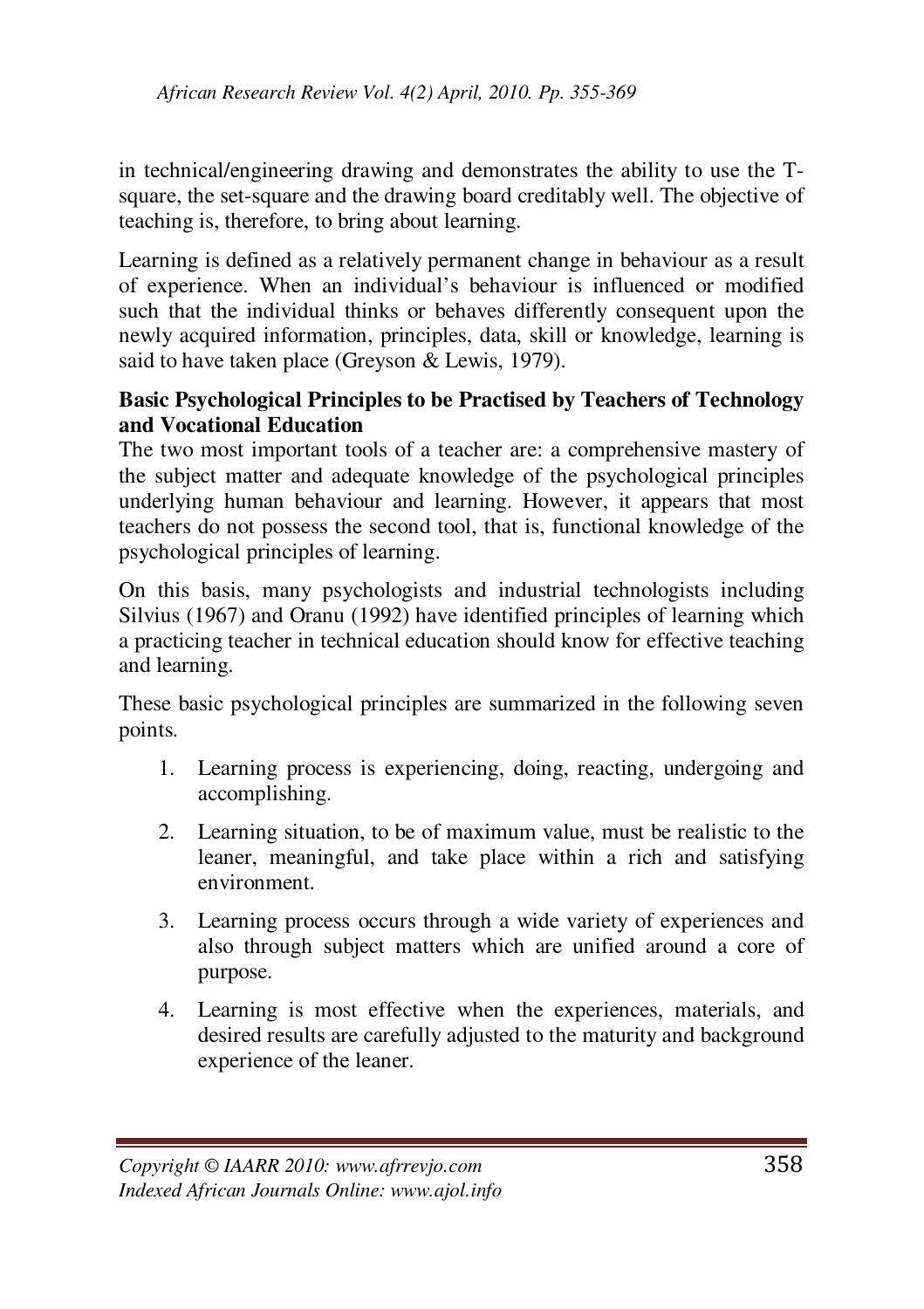- 5. Learning is best when the learner acknowledges positive results, gains insight, and when tolerance for failure is created by providing backlog of success that compensates for experienced failures.
- 6. Learning process proceeds most effectively under that type of instructional guidance which stimulates without dominating or coercing; which provides for successes rather than too many failure; and which encourages rather than discourages.
- 7. Transfer to new tasks will be better if; in learning, the learner can discover relationships personally, and if the learner gains experience during learning within a variety of tasks.

## **Distinction between Teaching Technique and Teaching Method**  *Teaching Technique*

Teaching techniques are the activities or practices and refinements of teaching which a teacher adopts to make teaching more lively and effective when employing a specific teaching method. For instance, a teacher may employ a specific direction to explain and show how a switch should be held and how a person should stand as the person performs the operation of installing the switch in order to identify the positive (life) and the negative (neutral) terminals. The specific direction, now held, and standing posture are the teaching techniques employed by good technical teacher to demonstrate how fire outbreak or electric shock could be avoided during installation of a point of light. Holding the t-square in a special manner to demonstrate how to slide it on the drawing board is a technique. Applying certain technical words to amuse the class while instruction is going on is also a teaching technique. This technique keeps the students at alert and makes the class lively too.

### **Teaching Method**

Teaching method or instructional delivery style is the unique whole adopted by teacher for imparting knowledge and skills to the leaner. It refers to the structure of the teaching-learning process to accomplish stated objectives. It could be a combination of two or more unique methods for appropriate instruction. It embraces the teaching techniques.

Teaching method is believed to be a source of critical thinking or inspirational disposition on the part of students (Johannesse, 2004; Borinskiy, 2003). If adequate teaching method is effectively employed by the teacher of technology and vocational education (TVE) in a conventional classroom setting, higher order thinking is improved and better levels of creative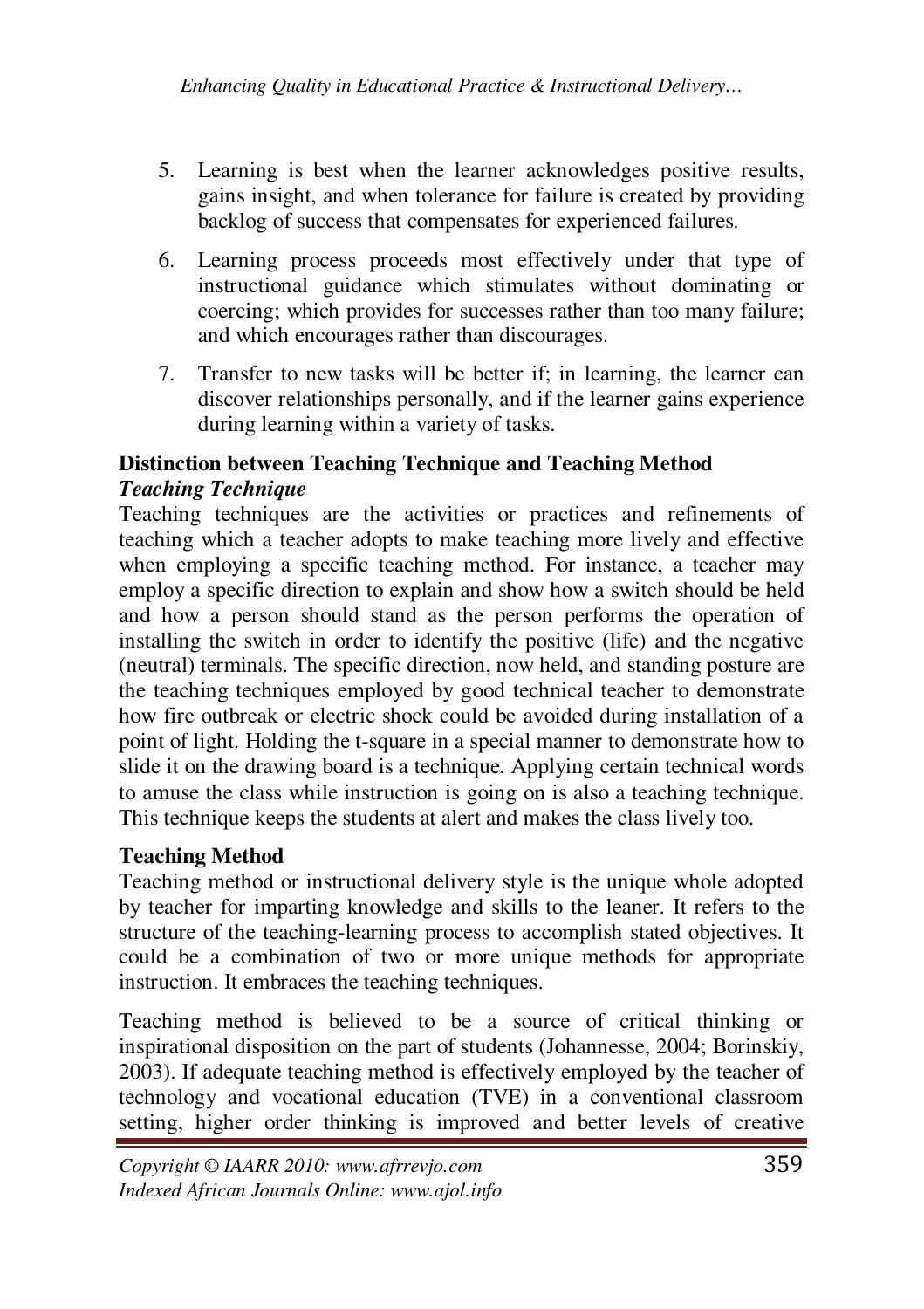expression are fostered among students (UNESCO, 2008). Point is argued that for students to reach their fullest potential, they must learn to think and reason critically. For instance, in a technical drawing class, a student may be required to draw the sectional view of an engine block, or draw the link mechanism of an operational outlay, or to assemble a machine component whose sectional views are given, or other complex tasks of these sorts. This task requires higher order thinking and creative skill. It is only the teaching methods which enhance students' capabilities to accomplish these learning tasks that provide right information and make impact on the students' modelling. This implies that teaching (instructional) methods utilized by teachers of TVE programs must also improve in line with the changing needs of the contemporary society.

### **Characteristics of a good Teaching Method**

Onwuegbu (1979) and Obiwusi (1981) summarized the characteristics of a good teaching method as follows:

- 1. It should progress from simple activities to the more complex ones.
- 2. It must possess the quality to arouse enthusiasm for active participation of students.
- 3. It should lend itself to accommodate the individual differences.
- 4. A good teaching method helps students link classroom activities with real life activities.
- 5. It must be structured to satisfy the basic needs of the students.
- 6. It should be able to put into action all five senses (hearing, seeing, feeling, testing and touching) for effective retention of knowledge and transfer of skill acquired.
- 7. It should be a method that always motivates for higher achievement without boredom.

### **Factors to consider in selecting appropriate Teaching Method**

No teaching method is effective in every given condition. Among other factors to consider before appropriate teaching method is selected for effective teaching and learning are:

1. The performance objectives the teacher wants the students to achieve at the end of the lesson.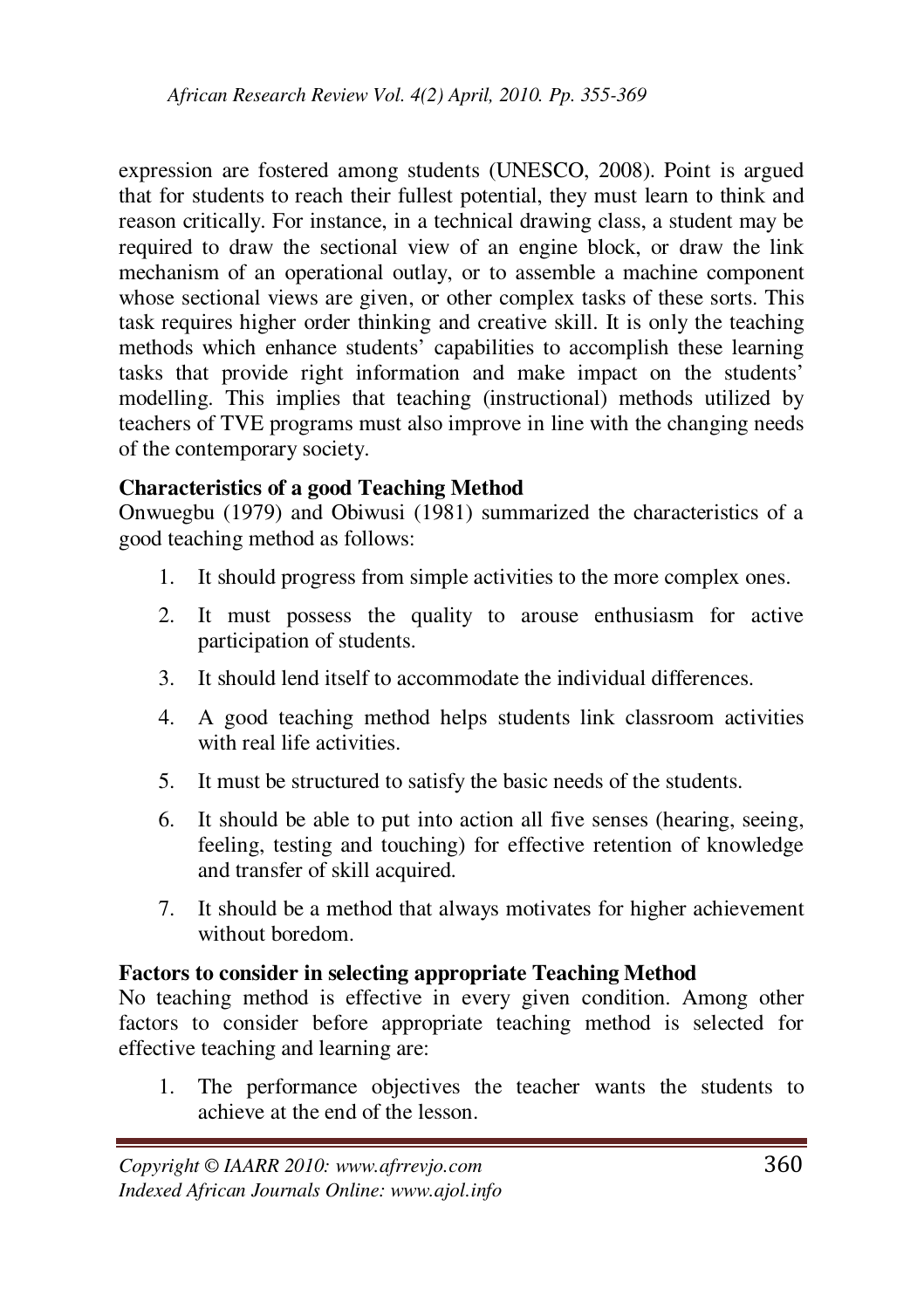- 2. The contents of the instructional unit.
- 3. The age group and size of the group to be taught with the method.
- 4. The time available or meant for the lesson delivery.
- 5. The interest of the students.
- 6. The cost-benefit of the method.
- 7. The space provided, teaching materials available and the nature of the learning assignment.

#### **Guide for Teaching Beginners**

The teachers should select the method which is believed to be most suitable for students based on the criteria and characteristics of a good teaching method. For instance, for beginning students, it is recommended that only one method should be employed, otherwise, the students might become confused. Substitute method could only be employed after some time lapse and when a sufficient degree of skill has been acquired and developed in using the first method.

#### **Interpretation through Discussion and Classification for Assignment**

When a teacher enters a class, one or two times, it is very possible to establish the learning capabilities of the students. The individual capacities of the students could be determined by the teacher. This determination informs and guides the teacher on the grouping method for effective practical instruction.

One of the mistakes the technical instructors make is the neglect of classifying their students for assignment. Teachers of technology and vocational education should neither neglect nor minimize the importance of classifying students before assignment for skill acquisition. Good results are achieved if students are classified based on their abilities. Many scholars including Greyson and Lewis (1979) had concluded that the best classifying method is achieved when it is made based on ability, age and grade.

It has been argued in favour of ability grouping that when students are placed with reference to their abilities, there are fewer accidents and injuries in the practical class. It is also advisable to place students in several ability groups, because students who have attained a high level of proficiency may become bored if they have to practice with beginners. A good technical instructor could as well observe the students and classify them as; good or poor,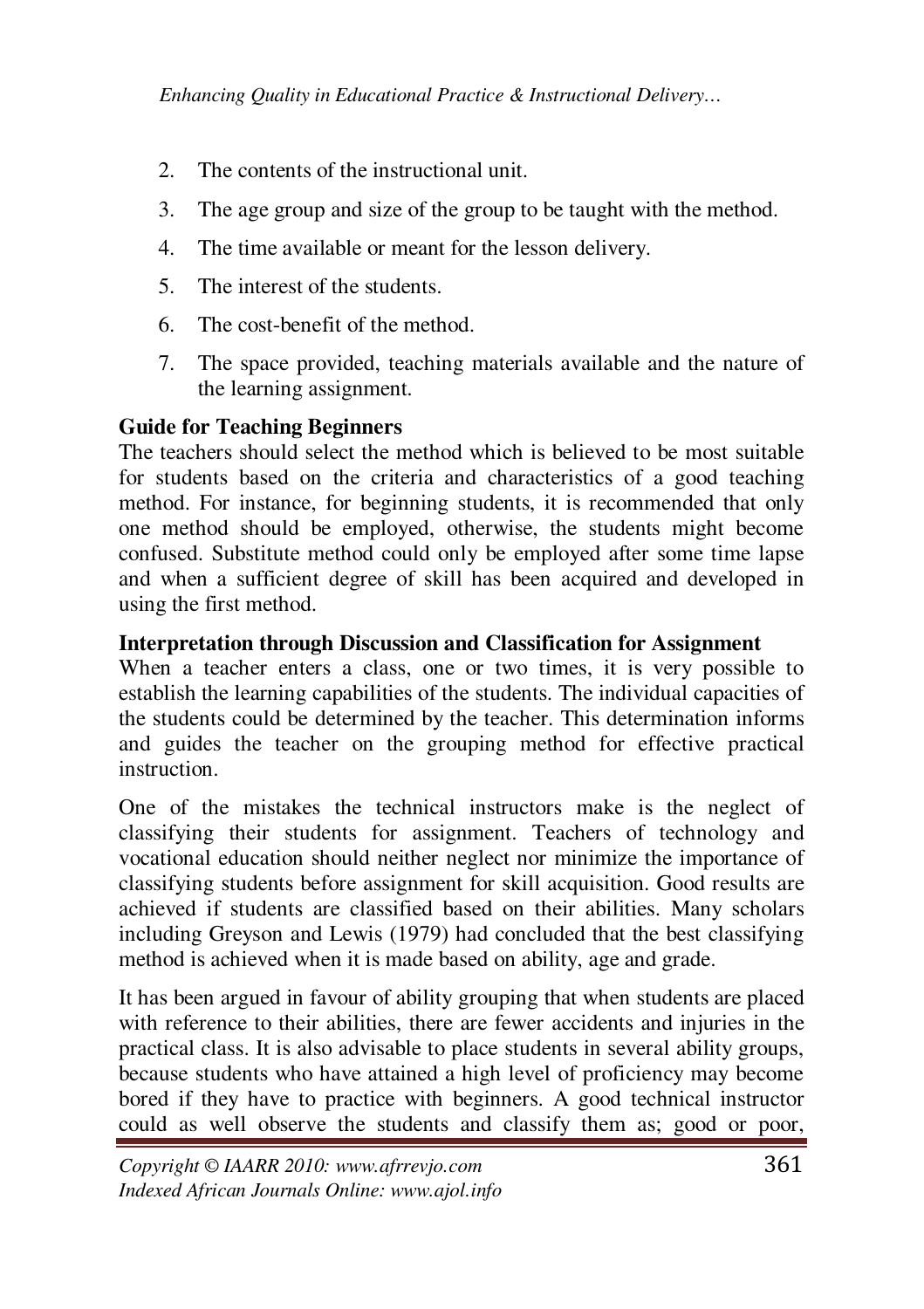beginners, intermediates, and advanced. In every class, there are varying degrees of competence and skills, and a good technical instructor should divide the students into as many groups as possible, depending on facilities, equipment and ability of the class. Technical instructors should familiarize themselves with the methods of grouping best suitable and then select the most practical method for each situation.

Points are made that when students are properly grouped for practical instruction classes;

- i. The competition will be more balanced.
- ii. The instruction will be more scientific.
- iii. The program will have more continuity.
- iv. The health and safety needs of the students will be met.

Also when students are grouped by age, it subsumes people of the same grade. Students of the same age bracket are usually in the same grade. This grouping provides the most practical classification because it is argued that competition among peers fosters better performance and mastery of skills.

However, whatever strategy adopted for improved instructional delivery in technology and vocational programs, the teacher should never forget to always explain the objective of the activity to teach. *Many technology and vocational instructors never realize that it makes no meaning to the students to casually walk into the instructional class and begin teaching a skill or an exercise without explaining why it should be learned. Activities and skills become more interesting when students understand the importance of such skills or exercise.*

### **Arrangement of Students in the Workshop for Effective Practical Instruction**

Several factors should be put into consideration before a student is assigned to a permanent seat in the workshop. The technical instructor/teacher should determine within the first few days if any of the students are physically handicapped. Those who cannot hear or see well are assigned the front seats.

The teacher should also identify students who by virtue of any similarities such as cultural background, sex, religion, socio-economic class or ethnic group move together or sit in groups. The teacher should discourage the practice of assigning such groups or permitting them to sit together during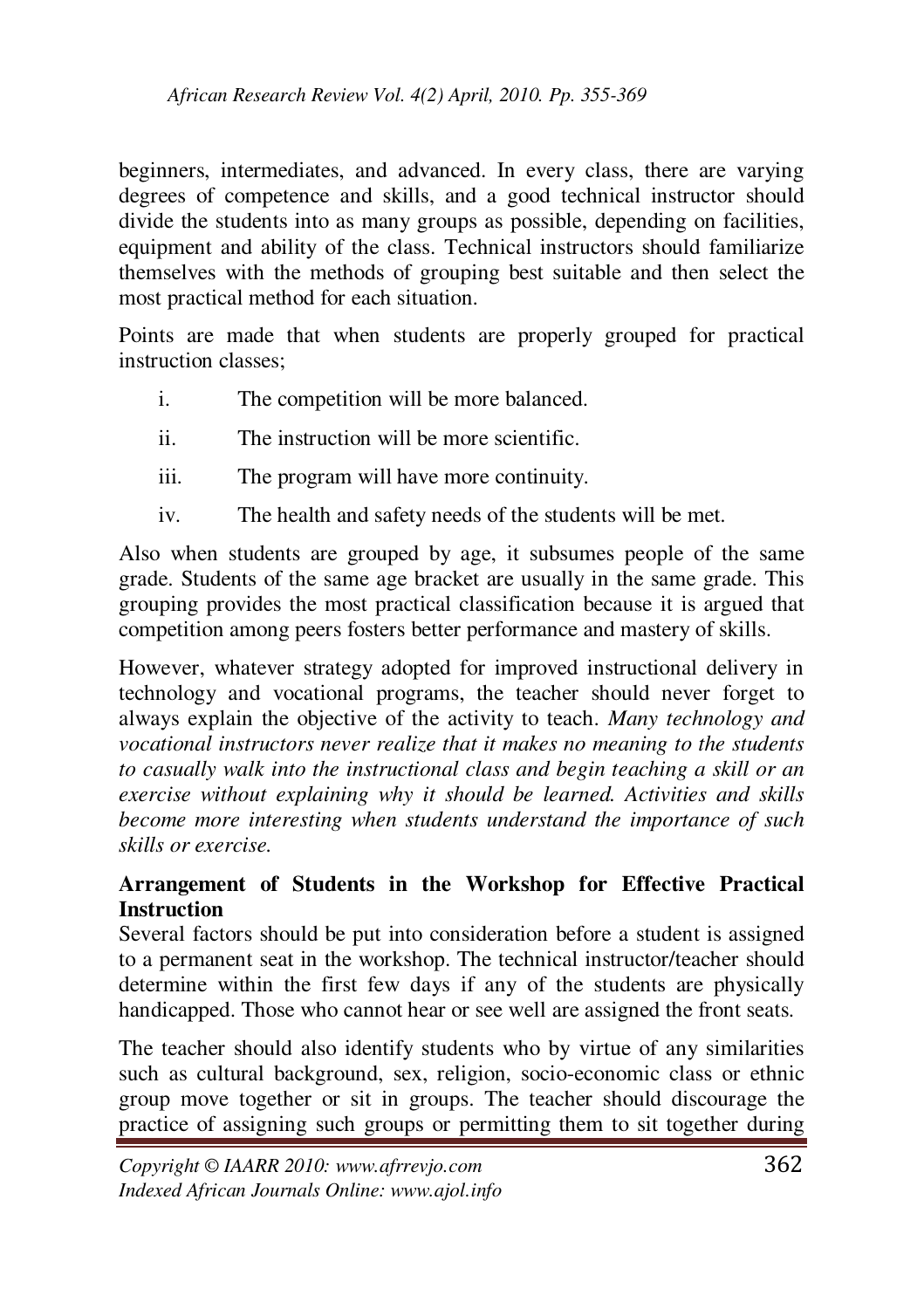practical classes. The teacher may use chalk to demarcate the demonstration position from where the students will begin to stand or sit in front of him with taller students behind the shorter students.

Only when a technical teacher has carefully planned and arranged the students can the teacher skilfully give a group practical instruction employing effective teaching techniques. Students respect and foster confidence in a teacher who presents carefully planned instruction. However, the teacher should always be conscious of time for effective practical class since the span of attention for many students is short. All technical teachers should realize that after approximately ten minutes, it is often difficult to maintain attention of the students unless the teacher changes his method.

### **Instructional Role of Teachers of Technology and Vocational Education in Nigeria**

One of the basic concerns of TVE is to bring about economic and technological development through adequate training of students of the program who would be able to acquire the skills, knowledge and values that are required in the world of work for effective performance. TVE also aims at tackling the problem of low level of technical skill, which is responsible for low productivity and poverty in the developing countries like Nigeria. TVE may not achieve this objective unless the instructors are able to fulfil the role of effectively teaching the students (Okoro, 2005). This role is possible if teachers of technology and vocational education possess three basic qualities or characteristics;

- 1. Practical occupational skill in an occupational area.
- 2. Theoretical scientific and technological knowledge in their area of specialization; and
- 3. Pedagogical knowledge and teaching skills necessary in classrooms, laboratory and workshop situations (Okoro, 2005: 5).

These characteristic traits advocate that the technology teacher should possess adequate and sufficient practical experience necessary for imparting the skills he possessed. However, there has been the difficulty of getting TVE teachers who possess all qualities of practical skills, pedagogical skills and industrial experience. In case of this difficulty, Okoro (2005) suggests that TVE instructors who possess adequate practical skills and industrial experience but who lack the pedagogical expertise should be considered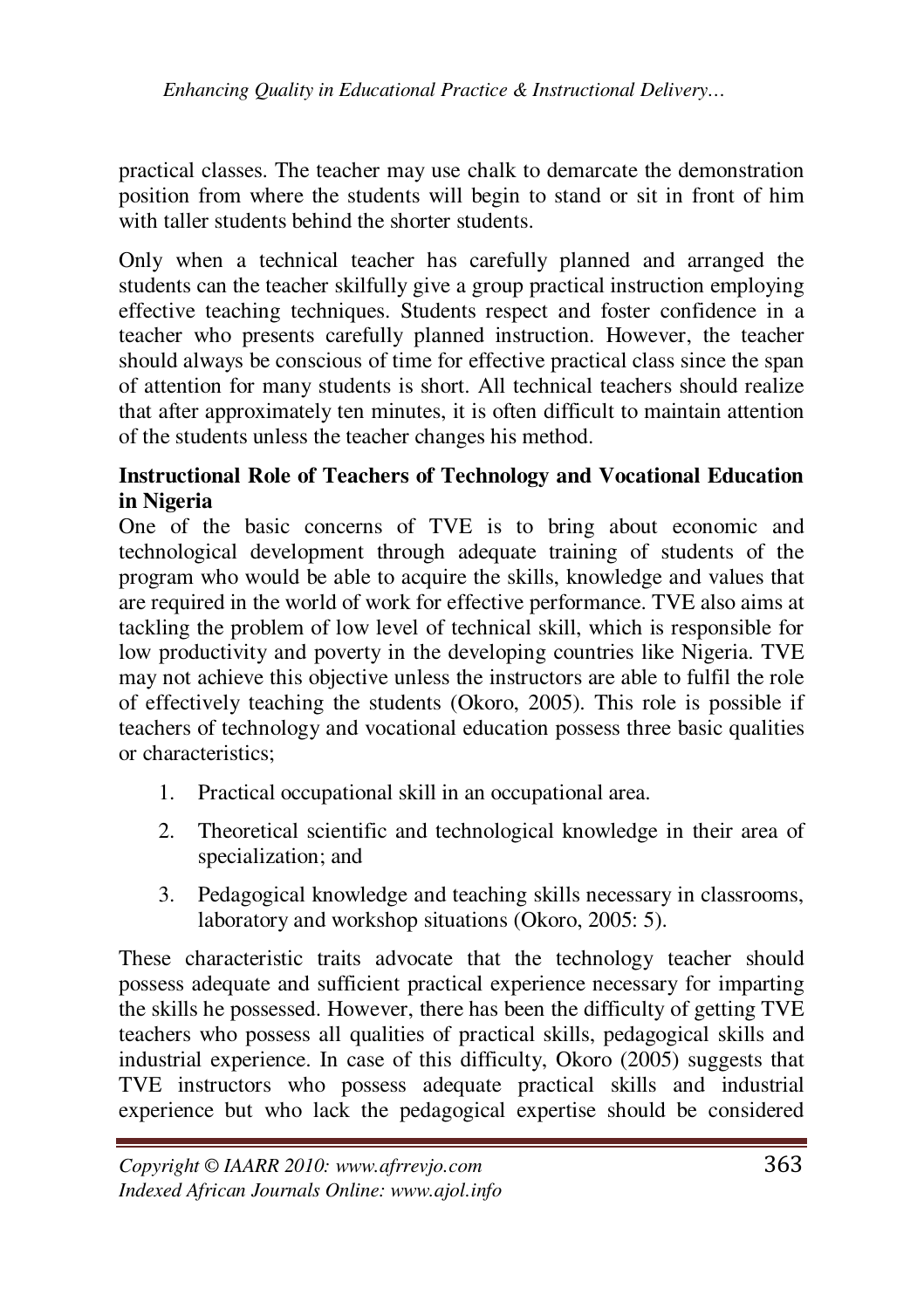preferably. Momoh (2008) noted that absence of adequate practical skills by TVE teachers would make nonsense of the whole training program. Lack of practical skill will only boil down to mere possession of theoretical information by students without adequate practical skills to effectively engage in the occupational area for which the students received their training (Okoro, 2005; Wipawin, 2004).

Even so, skills necessary to adapt to the modern technology should be taught with broad based theoretical knowledge. It is this knowledge that would enable students adapt to the increasing versatility of modern inventions in science and technology. However, without the right attitude and values, it may be very difficult for the students to get adapted to the changing society. Many research findings show that people who do not appreciate the jobs they do produce poorly finished jobs.

Deductively, it implies that for improved instructional delivery in TVE, the teacher should deliver lessons with due emphasis on cognitive, affective and psychomotor domains as suggested by Bloom (1956), Krathwohl et al (1994) and Simpson (1966) respectively. These three domains which obtains from the taxonomy of educational objectives relate to or emphasized on what the students of occupational interest should know, how they feel and what they can do. That is to say, with these three instructional domains in view, the TVE teacher should be able to deliver lessons highlighting the latest innovations, discoveries and knowledge in his area of specialization. He should be able to keep abreast of latest developments in his area of specialty and must be capable to communicate such to his students using appropriate teaching methods. He should also be expected to include all the stuff that relate to recall of knowledge and all the practically possible events that should warrant the development of the students' intellectual abilities around the newest inventions. It is also the teacher's role to ensure that his students appreciate their vocation, improve on it and get gainfully engaged after training. Though in developing countries like Nigeria, money to import the necessary training equipment hinder functional TVE career, effort must be made by the TVE teacher to teach the occupational skills using the tools and machines of the same working features and principles as those that are used in the occupational environment.

For instance, a teacher of Introductory Technology Subject at JSS level has arranged to teach concepts in Simple Parallel Electric Circuit to his JSS students who had been introduced to the concept of voltage (emf), current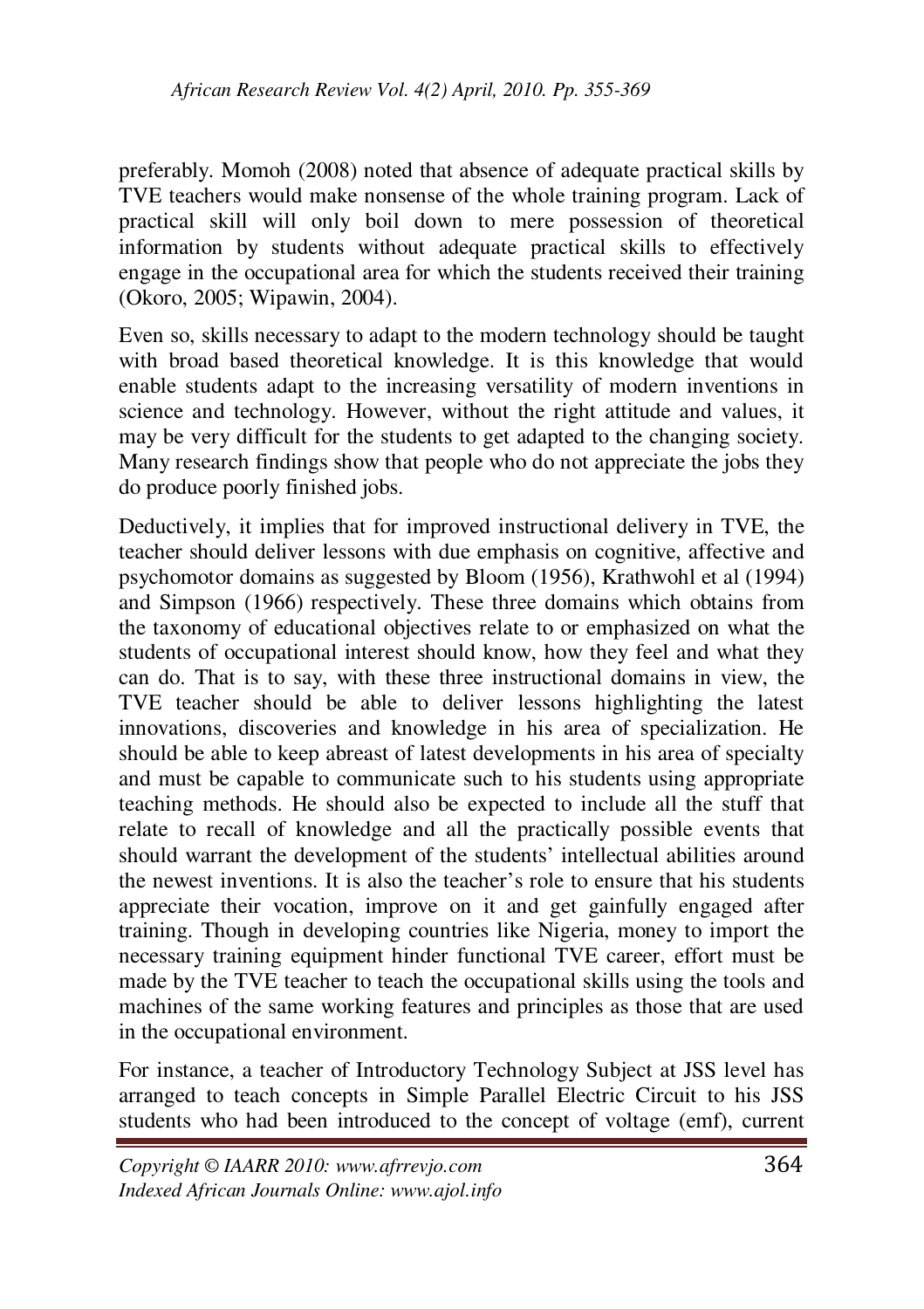and resistance and the application of Ohm's law in a simple series electric circuit; It is necessary for the students to;

- 1. Know that voltages (emf) across parallel branches are equal.
- 2. Know that quantity of current through each branch is determined by the resistance value in the branch.
- 3. Appreciate these facts using a simple two-branch parallel circuit connected to a battery source and voltmeter connected across each branch resistor.
- 4. Practice simple circuit calculations involving the applied voltage (emf) and the resistors in the branches with Ohm's law as a guide.

Such as;

i) 
$$
\frac{1}{R} = \frac{1}{R_1} + \frac{1}{R_2}
$$
 or that  $R = \frac{R_1 R_2}{R_1 R_2}$   
\nii)  $i_1 = \frac{V}{R_1}$  and  $i_2 = \frac{V}{R_2}$   
\niii)  $I = i_1 + i_2$  and that  $I = \frac{V}{R}$ 

5. If the age and level of the students warrant, these concepts should be made to be practiced using MATLAB as part of the newest applications in solving electrical problems and on extension, use modern electronic and communication technologies in sourcing information and solution on the matter.

The use of electronic media for problem solving is important because Nigeria should meet up with the challenge posed by the introduction of ICT to improve quality of teaching and learning. Instruction using ICTs is a problem to both the academic staff and universities' management. It is a problem since most of the academic staff in Nigeria universities are not ICT literate and on the other hand, the procurement of ICT accessories is substantially costly especially in the developing countries like Nigeria. The use of ICT for instruction definitely reveals that the role of TVE teacher must change if he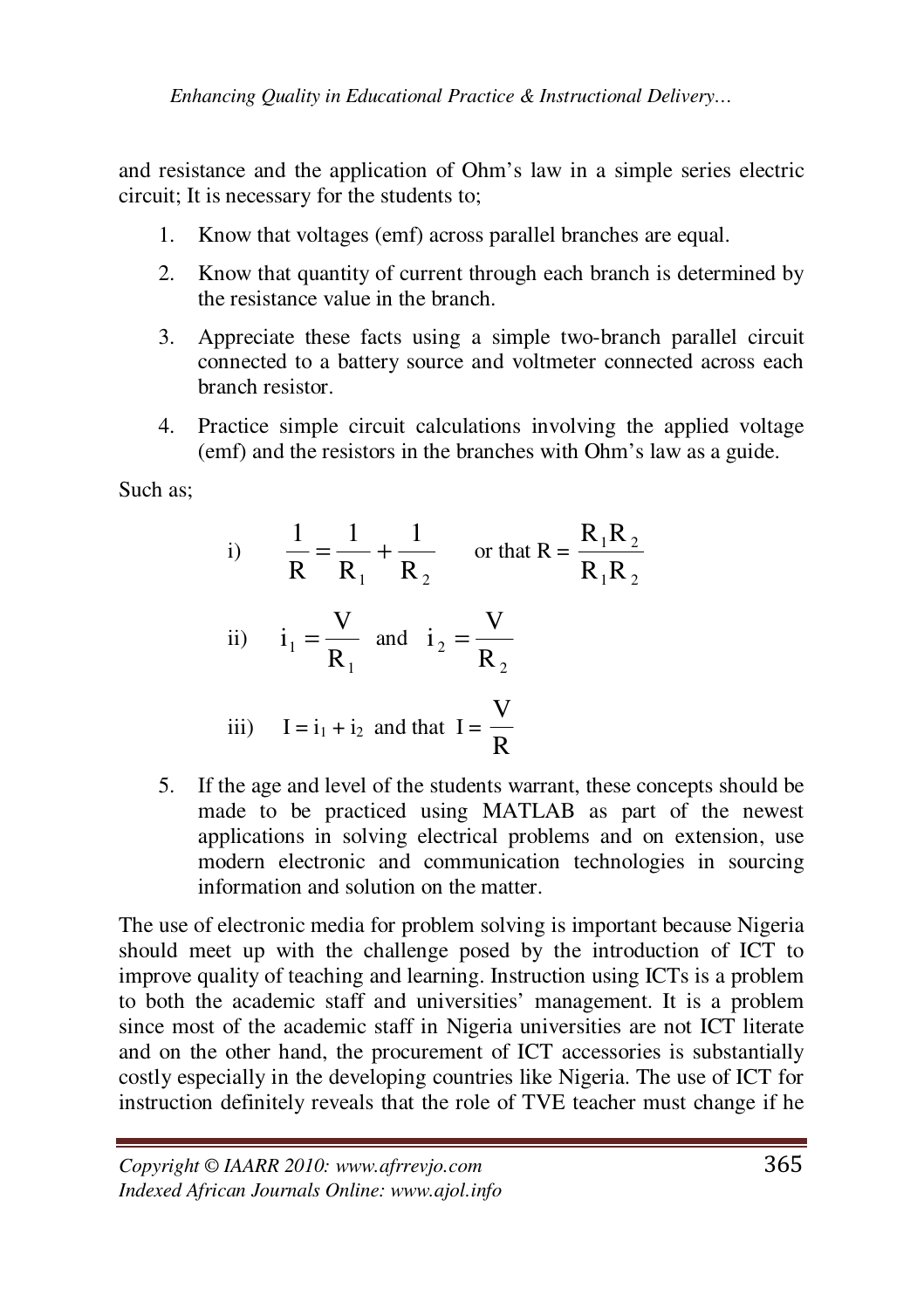must achieve positive result in his educational practice and instructional delivery. It is expected that he must engage actively in what is going on outside his institutions environment so as to communicate and impart knowledge with the newest and most appropriate delivery methods (Lorensten, 2004). Success will be achieved when the TVE teacher reaches out to society and interact with the needs of society based on the existing agenda in the institution (Schutter & Van der Sijde, 2000). It is a wide overview that by so doing, the TVE teacher must have succeeded in changing the existing industrial but traditional cultures to becoming knowledge economics.

Knowledge economics, according to Lorensten (2004) are dependent on production of new knowledge and on the integration of this knowledge into actual products. This is possible only with better educated workforce, who are highly skilled in the current scientific and technological era. The implication of this is that, the poorly educated population, (the workforce that lack creativity) would become educated illiterates since they lack vocational skills and creative aptitude in technological abilities. Hence, it behoves the thoughtful TVE teacher the role to use ICT devices to train students who can possess the ability to think clearly and creatively. By this achievement, the TVE teacher must have succeeded in producing students who can generate new ideas, invent new products, device new services and suggest quality improvement necessary for improved economy (Wipawin, 2004). It is believed that when students (people) acquire skills, they make themselves more productive, able to produce more output and income for a given amount of time and would commonly also make themselves more adaptable to changes (Asian Development Bank-ADB, 2004).

Without a workforce that is continuously acquiring new skills, it would be difficult to reap most of the returns from technological progress (Booth  $\&$ Snower, 1996) as cited in ADB (2004). More so, World Bank (2002) as cited in ADB (2004) noted that technological change has shifted demand toward higher skills in the labour force and that these new technologies are knowledge and skill intensive, thus there is a need to train people to work with these technologies (UNESDOC, 2001).

The projection is that if people become skilfully empowered, entrepreneurially oriented and creatively nurtured, these people could contribute to environmentally sound sustainable development through their occupations and other areas of their lives. Therefore, the changes facing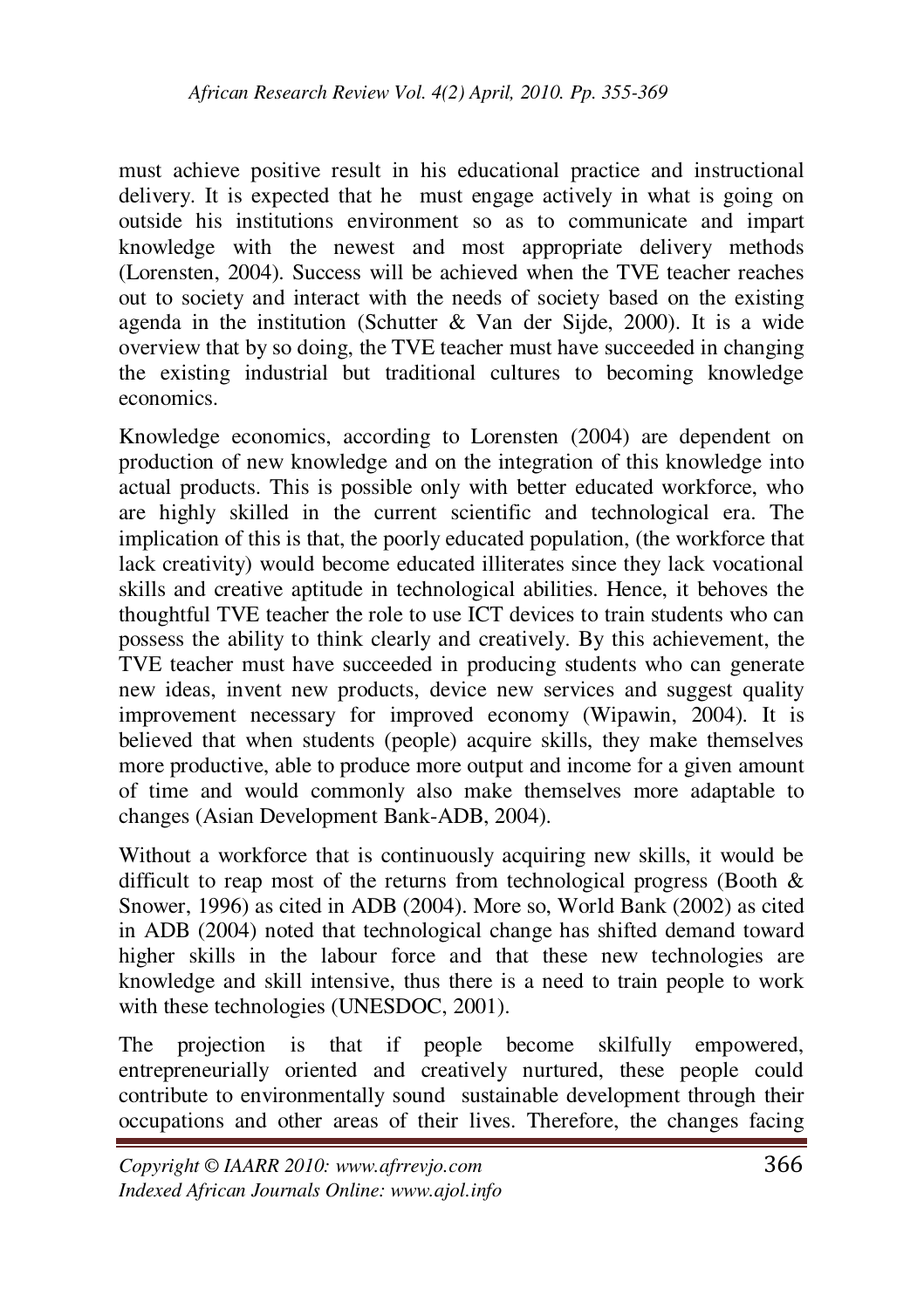education suggest that the academic mission of any academic institution must encompass new teaching and learning technologies that would produce students who can possess the ability to think clearly and create output (Wipanwin, 2004) without compromising the integrity of the instructional practices of the traditional past in Nigeria (Okoye & Eze, 2008). The university environment must therefore, delineate the TVE teacher's role from that of a lecturer to more of a guide, resulting in learning being more individualized and interactive process. This changing role of the TVE teachers as noted by Singh, O'Donoghue and Worton (2005) should bear on the teaching style (methods), teaching technique, and motivation to facilitate web-based instruction

### **Conclusion and Recommendation**

It is understood from the foregone discussions that ability grouping is a necessity in a well-planned and well structured technical and vocational education instructional class. To impart to students the desired skills necessary for effective participation in the world of work and also help for economic development of this country, the most appropriate techniques of instruction must be practiced by the technical teachers. Appropriate techniques when effectively practiced will build confidence on the part of the instructor and provoke self motivation to participate on the part of the students.

Testimony from the highlights in the paper shows that perhaps the most significant objective is for students to be able to determine their own learning objectives and plan their study activities. As UNESCO (2008) put it, the ability to establish what they already know, assess their strengths and weaknesses, design a learning plan, stay on task, track their own progress, and build on successes and adjust to failures. Larson (1972) also upholds that learning is individual and students must learn by themselves and assume responsibility for their own achievements in the learning process.

The author feels confident that if students are adequately motivated using appropriate educational practice and teaching methods, they could collaborate and develop problem solving skill with creative expression. The role for TVE teachers is to overtly model these processes, and structure situations in which the students would apply the skills. Therefore, the author recommends that skills and exercises selected by the TVE instructors to teach should be scientifically and technologically relevant and at the same time meaningful to the learners in reference to the needs of the community. It is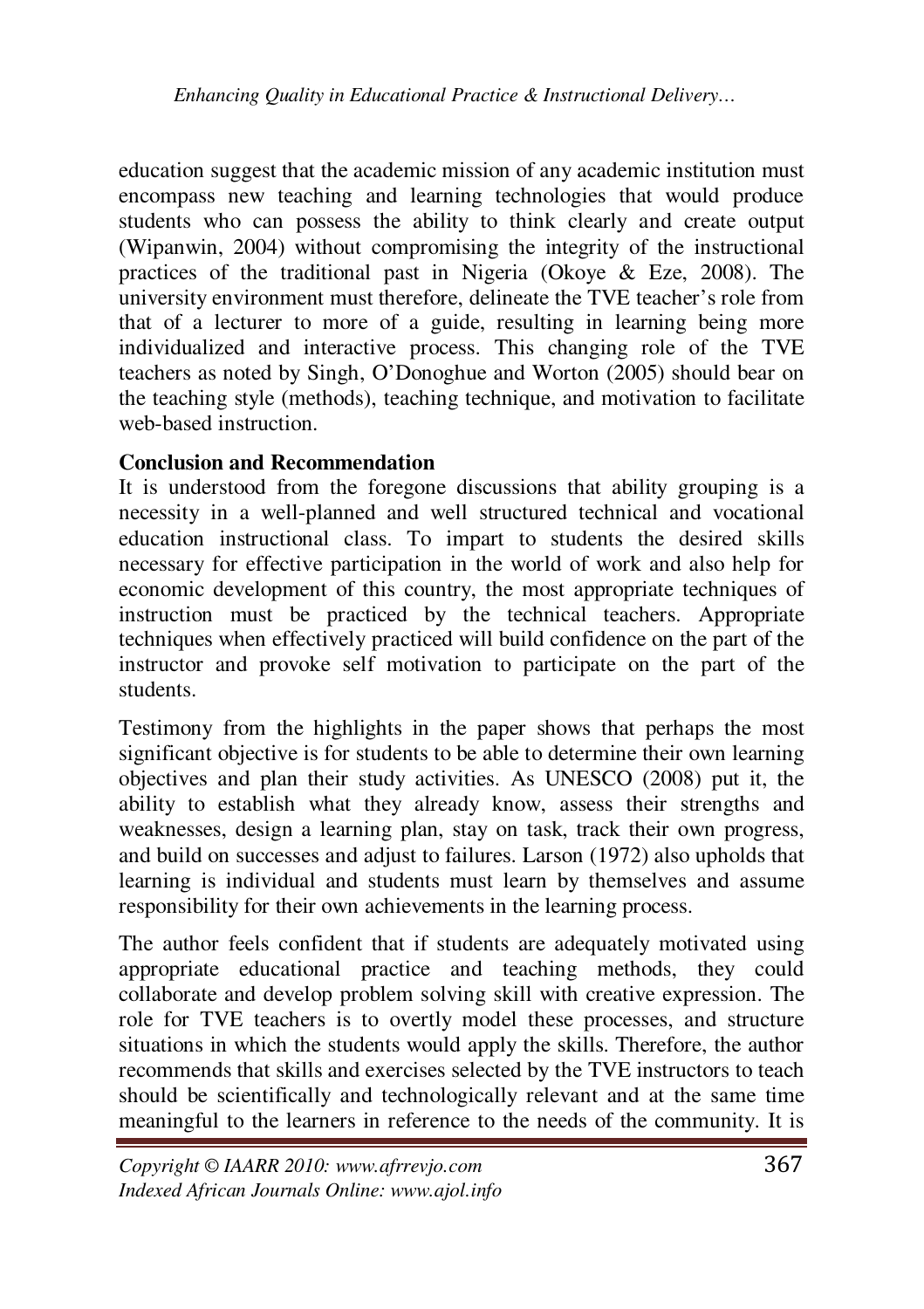evident that possession of proficient skill in ones career field is basic to motivation to learn and lack of knowledge of this skill kills interest on the part of students.

#### **References**

- Asian Development Bank-ADB (2004). *Improving technical education and vocational training: Strategies for Asia*. Internet accessed at http://www.adb.org/publications. pp. 25-80
- Bloom, B.S. (1956). *A taxonomy of educational objectives: Handbook 1, the cognitive domain.* New York: David Mackay Co.
- Booth, A. L. & Snower, D.J. (Eds) (1996). *Acquiring skills: Market failures, their symptoms and policy responses.* Cambridge: Cambridge University Press.
- Federal Republic of Nigeria (2004). *National Policy on education*. Lagos: NERDC Press.
- Gorinskiy, S. (2003). ICT usage in technology education and vocational training: World obshestvo remeslennogo Truda (ORT) (World society for handicraft labour). In B.Kotsik (Ed). *ICTs in technical and vocational education and training.* Moscow: UNESCO Institute for Information Technologies in Education (IITE), Russia.
- Greyson, D. and Lewis, C.G. (1979). *Effective teaching strategies in secondary Physical Education.* London: W.B. Saunders Company.
- Johannesen, O.H. (2003). How to organise schools in order to facilitate a pedagogical use of ICTs in the learning process. In B.Kotsik (Ed). *ICTs in technical and vocational education and training*. Moscow: UNESCO Institute for Information Technology in Education (IITE), Russia.
- Kranthwohl, D.R., Bloom, B.S. & Masia, B. (1964). *A taxonomy of educational Objectives:* Handbook 2, the effective domain. New York: David Mackay Co.
- Larson, M.E. (1972). *Teaching related subjects in trade and industrial and teaching Education*. Columbus: Charles B. Merrill Publisher Co.
- Lorensten, A. (2004**).** *National, European and global collaborative efforts to further the introduction of ICT into Universities*. Denmark: Aalborg University Press.
- Momoh, S.O. (2008). *Enhancing teachers' competence in research and development in TVE studies.* A paper presented in a seminar organised by National Association for teachers of technology (NATT) at FCE (Technical), Umunze, Nigeria, September 15 -18, 2008.